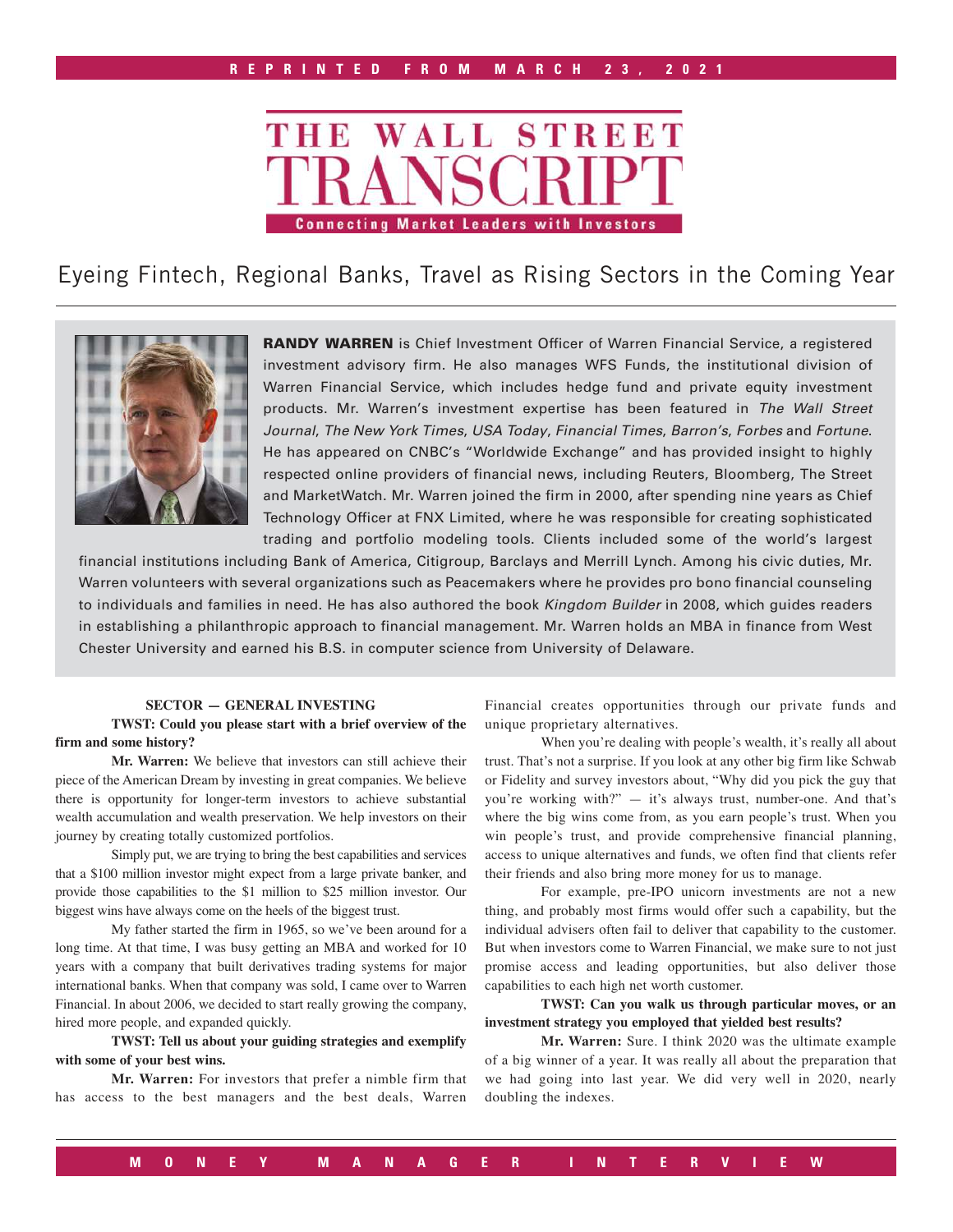We started the Warren Safer-Equity Fund in 2010, on the heels of the 2008 recession. It's a volatility fund that trades options on VIX

futures. That has been quite the area of consternation on Wall Street. There have been some epic failures in volatility funds. Our key was to have a plan that we could execute well.

When 2020 came around, and COVID happened, it wasn't all bad. This was our opportunity to prove that our plan was the right plan for trading volatility options, and for trading equity. Our fund is really all about equity, plus executing volatility options for protection. It was our opportunity to prove that we had a great strategy and a great fund. We were able to not only buy volatility options that made money as the market went down to cushion the blow, but also our strategy includes buying S&P calls. So we buy options on the way back up to enhance the returns.

It was great for us that this was a downturn followed by a quick rebound. Both of those strategies paid off big, not just one side or the other. We were buying equity during the pandemic, and we were buying options during the pandemic. And *Randy Warren discusses 2020 winners and upcoming opportunities. He says that the Warren Safer-Equity Fund a volatility fund that trades options on VIX futures performed very well in 2020 as the market downturn was followed by a quick rebound. Mr. Warren is optimistic about the current market and the next few years. He believes that community banks and smaller banks are going to benefit from rising interest rates, which will help them on their net interest margin, and that they are likely acquisition targets*  for the big banks. He also favors fintech and certain travel *stocks that haven't yet rebounded. Companies discussed: GameStop Corp. (NYSE:GME); Airbnb (NASDAQ:ABNB); DraftKings (NASDAQ:DKNG); Paypal Holdings (NASDAQ:PYPL); Square (NYSE:SQ); Intuitive Surgical (NASDAQ:ISRG); Home Depot (NYSE:HD); Lowe's Companies (NYSE:LOW); Restoration Hardware Holdings (NYSE:RH); Floor & Decor Holdings (NYSE:FND); Lennar Corporation (NYSE:LEN); Booking Holdings (NASDAQ:BKNG); TripAdvisor (NASDAQ:TRIP); Expedia Group (NASDAQ:EXPE); Southwest Airlines Co. (NYSE:LUV); CSX Corporation (NASDAQ:CSX); Kansas City Southern (NYSE:KSU); KeyCorp. (NYSE:KEY); Annovis Bio (NYSEAMERICAN:ANVS); Microsoft Corporation (NASDAQ:MSFT); Tesla (NASDAQ:TSLA); Apple (NASDAQ:AAPL); Alphabet (NASDAQ:GOOG); Amazon.com (NASDAQ:AMZN); Facebook (NASDAQ:FB) and Novavax (NASDAQ:NVAX).*

**Highlights**

I think all of the spending and Fed-accommodated purchases will contribute to a good 2021. We're optimistic this year, and probably

> for several more years. Again, if the "E" can't catch up to the "P," if the earnings don't grow to match the valuations, I anticipate a reckoning down the road, say in 2028 or 2030. I believe these next few years are going to be the Roaring Twenties.

> **TWST: So you see positives like the stimulus to have positive impacts on a rising market. Do you see any negatives, or headwinds on the horizon?**

> **Mr. Warren:** There's no question that the stimulus is going to be a very positive impact on the market. What we've already seen, the **Robinhood** phenomenon and **GameStop** (NYSE:GME), and all sorts of speculations are happening because the government is handing out checks. People have nowhere to go and nowhere to spend.

> The American consumer is flush with cash, especially if they're still working. So this is just extra money that's being sent out. And

the net result at the end of the year was over a 30% rise in our fund.

We built a proprietary model called the Warren Macro VIX to hedge the market. I was comfortable constructing our own model after my years in the banking industry developing derivatives trading models. Ours is strict model, and because we authored it, we know how to follow it. Some of the funds that have failed in the volatility space, in particular, failed because the author might have been a Ph.D. in physics, but the trader didn't actually write the model.

# **TWST: What's your broad view of the current market? Are you bullish, or do you see overvaluation?**

**Mr. Warren:** We see a number of things. If you look at the PE ratios of the market for the past 100 years, today, it looks a little rich. But usually after every recession, the PE ratios look a little rich, because earnings are depressed. Because this past recession was so short-lived, prices rebounded quickly. When the price rebounds before the earnings, it makes the PE ratios look expensive. So there are plenty of examples of things that appeared speculative.

However, the beauty of this market is that there have been these pullbacks in the middle of it, and we're going through one right now. This is the sixth day the S&P has been down. So we're going through a little bit of a pullback and it takes out some of the froth. That allows the "E" to start to catch up with the "P," so that the ratios line up again. We're not quite there, because we're not yet out of the recession.

they're putting the money to work in the market. They're learning some hard lessons, which are that markets don't always go in one direction. When you bet on something speculative, you can make money, and you can also get burned. People learned this lesson way back in the 1300s, with the tulip bulbs in Amsterdam. They've been learning it every 30 or 40 years ever since. We're not exactly a species that learns well from each other over time.

# **TWST: Are there any particular sectors or stocks that you see as most speculative? Where do you see more risk, as opposed to reward?**

**Mr. Warren:** It looks like a lot of these SPACs — special purpose acquisition corporations — that have come out in the past eight or nine months are where a lot of speculation has happened. In that area, as opposed to going IPO, some of these companies have done exceptionally well in a very short amount of time, with very little revenue, and very little earnings. Some of the companies that have come public through a SPAC are big companies and have done really well. Think of names like **Airbnb** (NASDAQ:ABNB) and **DraftKings**  (NASDAQ:DKNG).

# **TWST: Can you share some favorite names that you like for more risk-averse investors?**

**Mr. Warren:** Almost anything in the FinTech space. So, for example, **PayPal** (NASDAQ:PYPL) and **Square** (NYSE:SQ) have been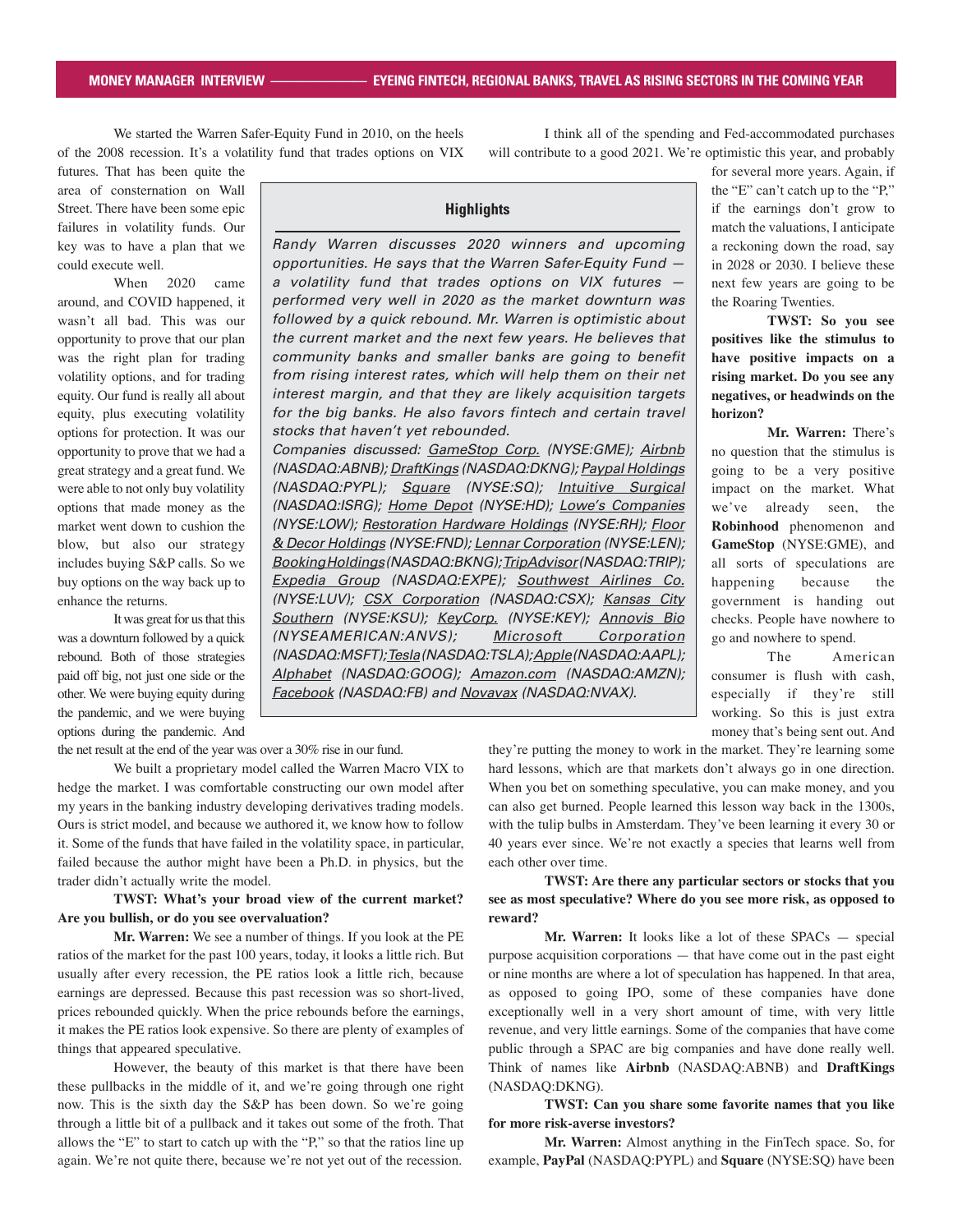great for our fund and for our investors. We like some other names like **Intuitive Surgical** (NASDAQ:ISRG) and **Home Depot** (NYSE:HD). And the home market has done quite well during COVID.

We've always liked **Home Depot**. We increased our position in that stock because we noticed something very early on in the pandemic. When COVID took hold we noticed that, while people are staying at home, what are they going to do? They're going to improve their home situation. They went out to **Home Depot** and started doing projects, whether it was a painting project, or improving the kitchen. And so **Home Depot** and **Lowe's** (NYSE:LOW) were the beneficiaries of that.

(NASDAQ:CSX) has always been a favorite of ours. **Kansas City Southern** (NYSE:KSU) is a nice company, as well. I would favor those two and avoid others. They didn't get hit as hard as some of the others. They were able to continue to make money by hauling oil and coal and all sorts of other things. So I think they're going to do fine, but they're probably not tremendously undervalued right now. So they're a nice "hold." I just probably wouldn't buy more right now.

**TWST: Can you name one or two of the top regional banks that you recommend?**

**Mr. Warren:** Our favorite is **KeyBank** (NYSE:KEY). **KeyBank** looks fantastic. It's a big regional. They've got great

# *"We like the financials and the travel stocks. The airlines have already been bid up a little, in anticipation. But Southwest Airlines (NYSE:LUV) is making a fundamental step by moving into the Chicago area, and expanding, so you've always got to like that company."*

Later, came **Restoration Hardware** (NYSE:RH) and **Floor & Decor** (NYSE:FND). And then as people started to flee the cities, the home builders, like **Lennar** (NYSE:LEN), have been just fantastic. All of those have been working well this past year. They'll continue to work, and there will be some new ones as well.

# **TWST: Tell us about the new ideas — names that you have your eye on?**

**Mr. Warren:** Throughout the past year, we keep looking at sectors to see what's going to rebound next. When the pandemic hit, technology got hit the least and it bounced back first. What's next? Then the home sector came roaring back, and other sectors did very well. FinTech, for example.

What's the next sector? Right now, the regional banks are roaring, and they've really started to come back. Good times are ahead for the regional banking sector. With interest rates starting to rise a little, that's going to dramatically help them on their net interest margin, and they're going to make a lot more money going forward than they did in the past.

A little bit more speculative area, where you'd be jumping in early because the prices are still depressed, are **Priceline**  (NASDAQ:BKNG), **TripAdvisor** (NASDAQ:TRIP), and **Expedia** (NASDAQ:EXPE). **Priceline** in particular has been thrown on the scrap heap of COVID. The stock price, earnings and revenue are all down dramatically. But once more people get their vaccine, everybody will want to travel. Whether it's seeing relatives in another state or country, people are anxious to get out there and start traveling. So some of those names can do really well going into this coming year.

We like the financials and the travel stocks. The airlines have already been bid up a little, in anticipation. But **Southwest Airlines**  (NYSE:LUV) is making a fundamental step by moving into the Chicago area, and expanding, so you've always got to like that company. It's almost like the best house in a bad neighborhood. It's a bad neighborhood, but still the best house.

**TWST: And what about taking a train ride? Are there any train stocks that you like?**

**Mr. Warren:** Well, that's an interesting sector, too. **CSX** 



Chart provided by www.BigCharts.com

management, and they do a really good job. They have done a great job with PPP for their customers. Also, the community banks and smaller banks are going to benefit from rising rates, and they're certainly going to be acquisition targets for the big banks. We're looking forward to maybe seeing some 2021 acquisitions in the community bank sector, as the bigger ones start gobbling up the smaller ones.

**TWST: Let's take a step back for a moment. In 2010, Warren Financial launched a volatility fund. Have you launched any other funds since then, or are you planning to?**

**Mr. Warren:** We have not. We actually launched two funds in 2010. We launched an angel fund and invested in startups, and we launched the Warren Safer-Equity Fund. We've since shut down the angel fund. It's come to its natural conclusion. I'm proud to say we made money for our clients in that fund, in a very difficult sector, investing in startups.

One such company is **Annovis Bio** (NYSEAMERICAN:ANVS), which was private when we invested in it a decade ago. It's a publicly traded stock now, and since it still has a long way to go to get through Phase III FDA approvals; it's a work in progress. Investors have benefited, so the investment has been a big win for us.